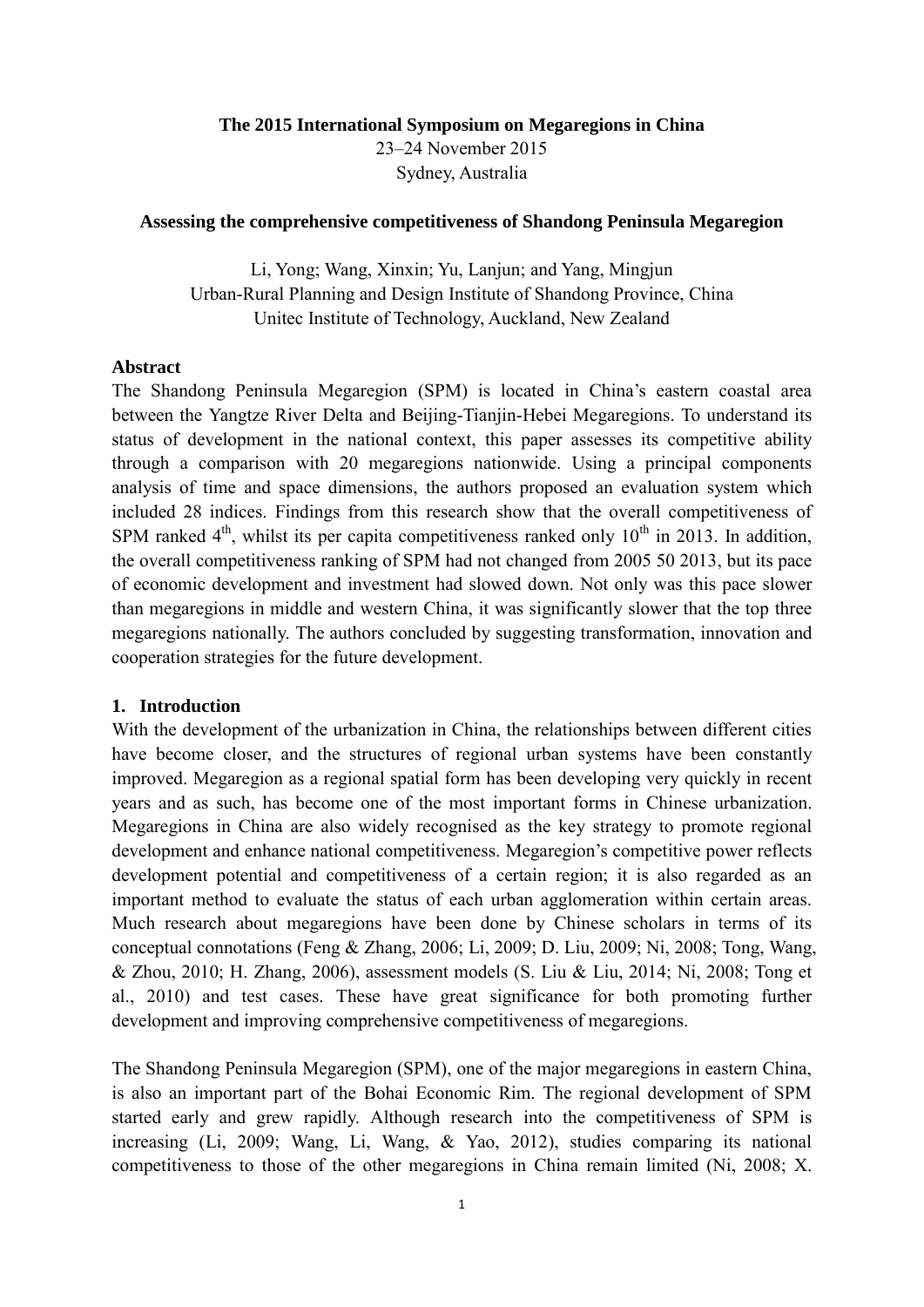[Zhang & Li, 2014\)](#page-17-8). To clarify SPM's competitiveness against the ranking of the nation's megaregions, it is necessary to assess its comprehensive competiveness on a national scale. This assessment would further result in a promotion of transformation and an improvement of its competitive power in the future development of SPM.

### **2. Study area and sources**

The following 20 megaregions in China were analysed (Figure1): Yangtze River Delta, Pearl River Delta, Beijing-Tianjin-Hebei, Shandong Peninsula, the Middle Yangtze River,, Chengdu-Chongqing, Central Plains, Western Taiwan Straits, Jiang-Huai, mid-southern Liaoning, Jinzhong, Guanzhong, Hohhot-Baotou-Erdos-Yulin, Central Guizhou, the Tianshan Mountains, region along the Yellow River in Ningxia, Haerbin-Changchun, North Bay, Central Yunnan, Lanzhou-Xining. Sources were collected from yearbooks of 2006 and 2014, including China City Statistical Yearbook, China Statistical Yearbook (County-level), China Urban Construction Statistical Yearbook, and statistical yearbooks at the provincial level.

### **3. Index selection and research methods**

### **3a. Index selection**

Our evaluation system for megaregions offers a systematic and comprehensive multi-index approach to evaluate the competitiveness of megaregions. To assess the ability of megaregions' competiveness in a subjective and accurate manner, our analysis approach applied the principles of scientific soundness, objectivity, comprehensiveness, comparability, consistency and provision of pragmatic solution. Based on existing literature, features were analysed and evaluated in terms of economic development, innovativeness, infrastructure status, resource and environment, and regional structure. These five features were used to create28 indices to establish an evaluation system for overall competitiveness (Table 1).

#### **3b. Research methods**

Principal Components Analysis (a technique of dimension reduction which can convert a number of original related multi-indexes into few independent comprehensive indices) was used to compare and evaluate competitiveness among megaregions. This statistical technique ensures subjective and accurate assessment results more by reducing the impact of human factors. Hierarchical clustering of megaregions was performed using the Ward method.

### **4. Analysis and findings**

# **4a. Horizontal comparison of regional competiveness**

#### **Competitiveness assessment of the SPM in 2013**

Using SPSS17.0 software, the first six main components explained 89.75% of the variation. Among the main components, F1denotes the total amount of economic development and service delivery. F2 denotes per capita level of economic and social development. F3 denotes the density distribution of urban areas. F4, F5 and F6 (collectively defined as environmental characteristics) primarily denote industrial pollutant emissions and environmental management; F4 denote the amount of industrial smoke dust (powder) emissions; F5 for the rate of domestic garbage disposal harmlessness; F6 for the amount of industrial sulphur dioxide emissions.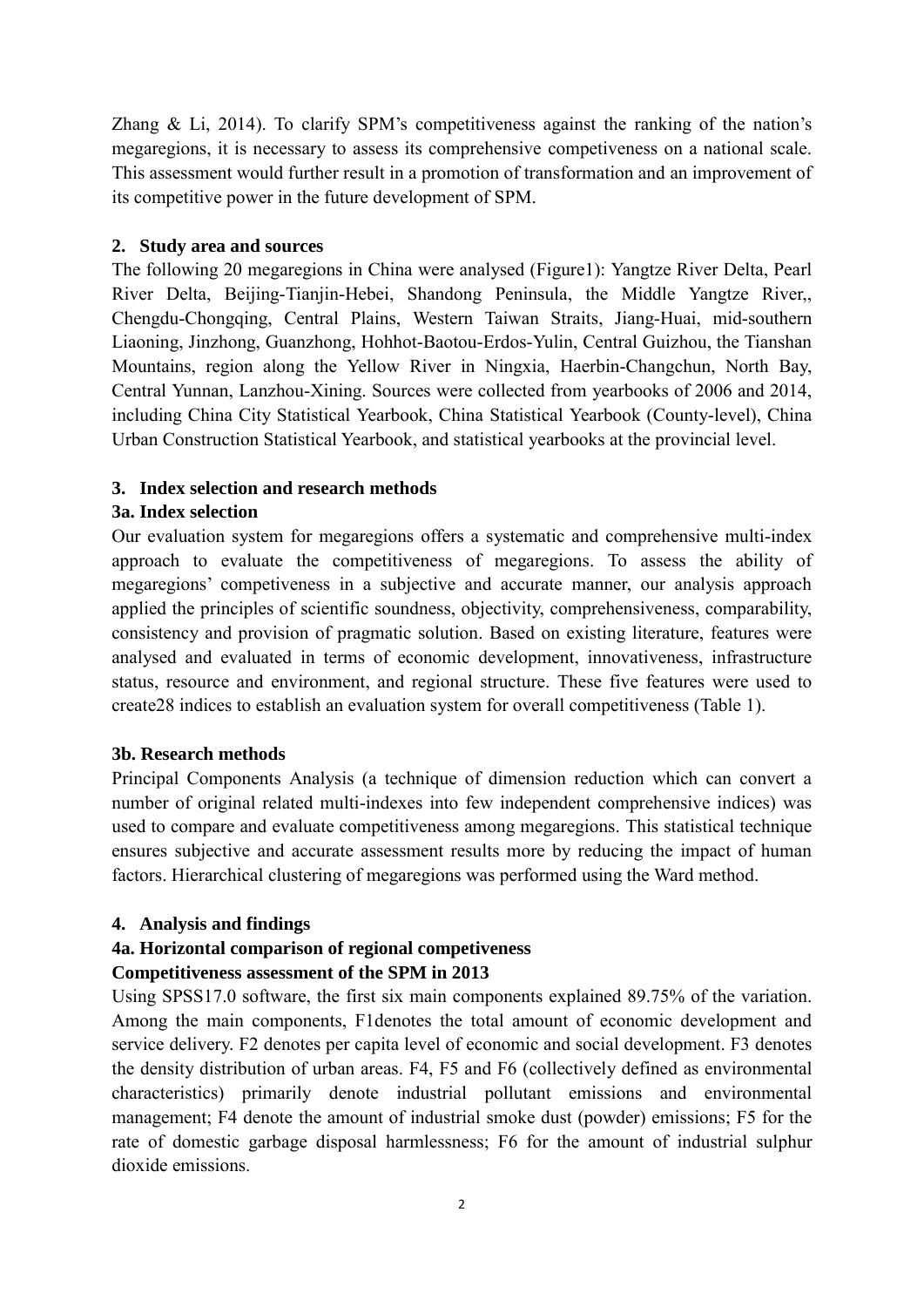Our results show that the overall competitiveness of SPM ranked  $4<sup>th</sup>$  in 2013 (Table 2 and Figure 2), after the three major megaregions in China; Yangtze River Delta, Pearl River Delta and Beijing-Tianjin-Hebei megaregions. The overall competitiveness score of SPM was much lower i.e., 1/6, 1/4 and 1/2 of the score of Yangtze River Delta, Pearl River Delta and Beijing-Tianjin-Hebei megaregions respectively. Based on economic development and service delivery (F1), SPM ranked  $5<sup>th</sup>$ , behind the Yangtze River Delta, Pearl River Delta, Beijing-Tianjin-Hebei and the Middle Yangtze River. SPM's score was significantly below those of the three major megaregions, at only 1/6 of the Yangtze River Delta, and less 1/2 of the score of Pearl River Delta or Beijing-Tianjin-Hebei. This indicates that economy and service delivery of SPM was not strong in 2013. Additionally compared to the three major megaregions, there was still a wide gap in terms of economic scale, economic structure, foreign investment, and science and technology expenditures as indicated by F2 - F6. Based on the per capita competitiveness score  $(F2)$ , SPM only ranked  $10<sup>th</sup>$  nationally, placing it behind Pearl River Delta, Hohhot-Baotou-Erdos-Yulin, Jinzhong, Mid-southern Liaoning, Beijing-Tianjin-Hebei, Central Guizhou, region along the Yellow River in Ningxia, and Central Yunnan. These significant gaps can be seen from scores of average wage, educational expenditure, and public revenue. Based on the density distribution score (F3), SPM rank second. Based on other characteristics, SPM ranked  $5<sup>th</sup>$  as assessed by industrial dust emission (F4);  $9<sup>th</sup>$  as assessed by domestic harmless disposal (F5), and  $15<sup>th</sup>$  as assessed by industrial sulphur dioxide emission (F6). Among these results, the large amount of sulphur dioxide emission was considered as the biggest problem.

#### **Hierarchical clustering analysis for regional competiveness**

In addition to the principle components analysis, hierarchical clustering analysis was performed to visualise hierarchy of clusters (megaregions) based on the national competitiveness. As shown in the dendrogram (Figure 3), the 20 megaregions are arranged into three clusters. The Yangtze River Delta and Pearl River Delta comprise the first cluster to represent megaregions with the highest level of competitiveness and economic development. Megaregions in the second cluster represent those with medium level of competitiveness and development; these are Beijing-Tianjin-Hebei, Chengdu-Chongqing, the middle Yangtze River, Shandong Peninsula, Central Plains, Jiang-Huai, and Western Taiwan Straits. The remaining megaregions comprising the third cluster represent those with the lowest competitiveness and development.

#### **4b. Evolution analysis of regional competiveness between 2005 and 2013**

Firstly, changes in regional competitiveness were analysed through a comparison between data from 2005 and 2013. Secondly, main indices for 2005 were compared with those of 2013. Lastly SPM was compared with the three major megaregions in China based on global accessibility and agglomeration ability of core cities.

## **Changes in regional competitiveness**

In 4<sup>th</sup> position, the overall competitiveness ranking of SPM had not changed when comparing scores from 2013 with those from 2005 (Figure 4). Moreover, the score difference between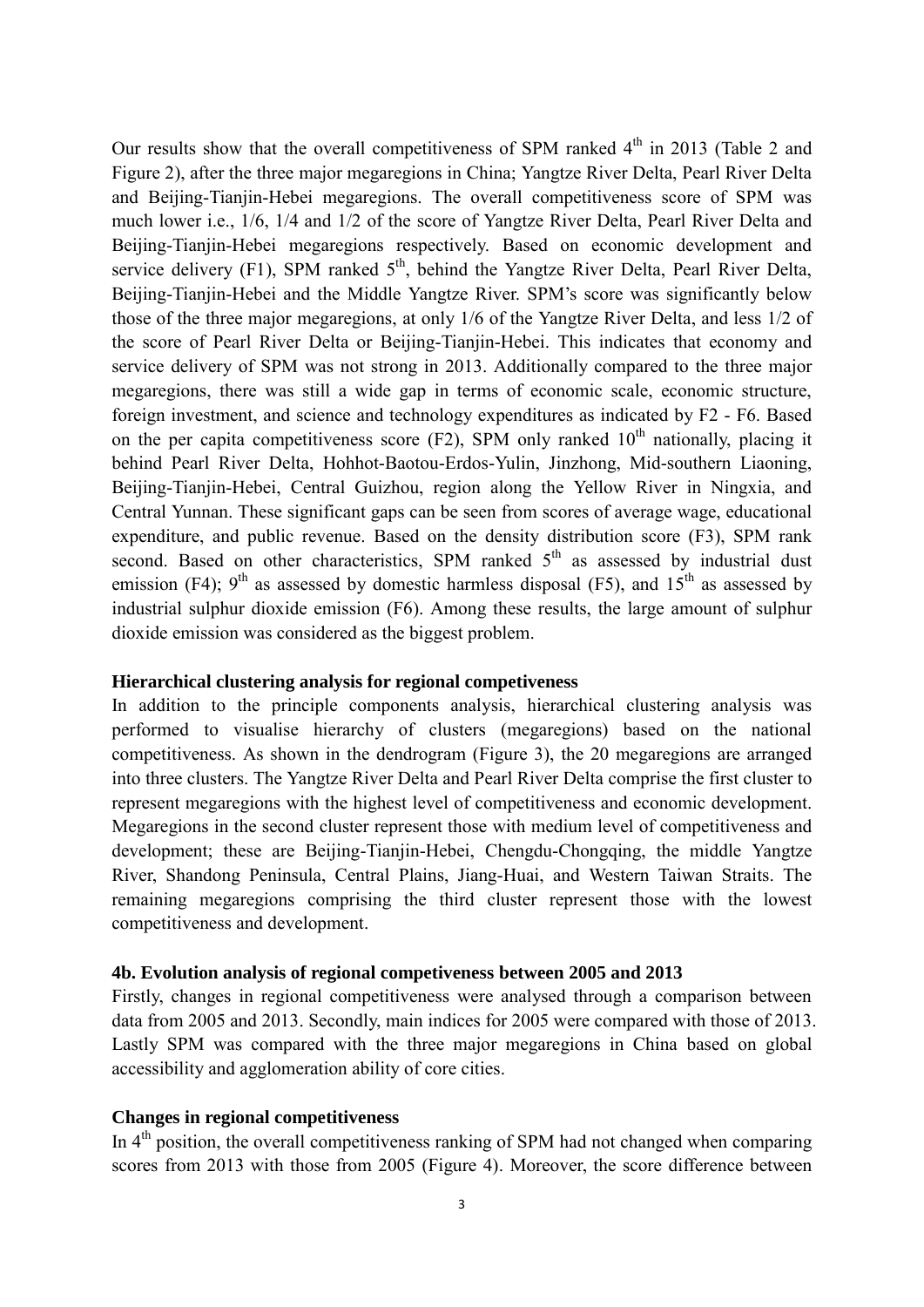that of SPM and Yangtze River Delta tended to decline during this period. However, because the developmental pace of the middle Yangtze River (ranked  $5<sup>th</sup>$ ) and Chengdu-Chongqing (ranked  $6<sup>th</sup>$ ) was faster than that of the SPM, the score gaps between SPM and these two megaregions became even smaller (Table 3 and Figure 4). Through the changes of each main component between 2005 and 2013 (Figure 5), we see that the score of total amount of economic development and service delivery (F1) reduced but the ranking remained unchanged (both above 2). Furthermore, the score for per capita development (F2) increased with its rank rising from  $-0.54$  to  $-0.11$  during this period. This means the competitiveness of both total amount and per capita of development was relatively stable, whilst the overall competitiveness (based on the sum of all components; F1-F6) was still weak. The scores and ranks of F4 and F5 had dropped between 2005 and 2013. In contrast, that of F6 had risen for SPM, but the score of overall environmental competitiveness had decreased slightly.

#### **Changes in main indices**

From the growth rankings of main indices of SPM between 2005 and 2013 (Table 4), the growth rate of full-time teachers in tertiary education was placed in last position. The penultimate indices include GDP, the actual use of foreign capital, fixed asset investment, per capita educational expenditure. The growth rates of these indices during this period were also relatively low. Indices with ranks from 13 to 17 include per capita GDP, science and technology spending, the amount of urban private firms and people, total freight volume, urban population proportion of the core city, regional population, and population density. These figures were below the middle level. The increasing rate of the proportion of service industry in GDP and the amount of broadband users was the highest, so both of them were tied in  $1<sup>st</sup>$  position. The growth rate of total passengers was placed in the  $5<sup>th</sup>$  position; the growth rate of total retail sales of social consumer goods per capita and the amount of civil aviation passengers were ranked  $7<sup>th</sup>$  and  $8<sup>th</sup>$  respectively.

Findings in this section suggest that SPM's transformation of industrial structure had accelerated, and industry structure had been improved. However, its overall economic growth rate was still relatively slow. Within the three main driving forces, influence of investment and foreign investment presented were weak, whereas the consumption force tended to be enhanced. On the other hand, construction of infrastructure such as broadband and highways, as well as development in the air transport sector had rapidly developed. However, the growth in education, science and technology spending remained relatively slow; this will likely restrict the innovation-driven development of SPM. Furthermore, the population growth of SPM had slowed down; agglomeration of core city was less strong. The treatment levels of sewage, domestic garbage and industrial solid waste were relatively high, but the amount of industrial emissions remained high.

#### **Commonalities between SPM and the three major megaregions**

Compared to megaregions in the middle and western China, SPM and the three major megaregions show some commonalities. A cross-analysis of economic volume with economic growth rate shows that megaregions in China can be grouped into 4 categories (Figure 6). Category 1 represents a large economic volume with high growth rate; Category 2 reflects a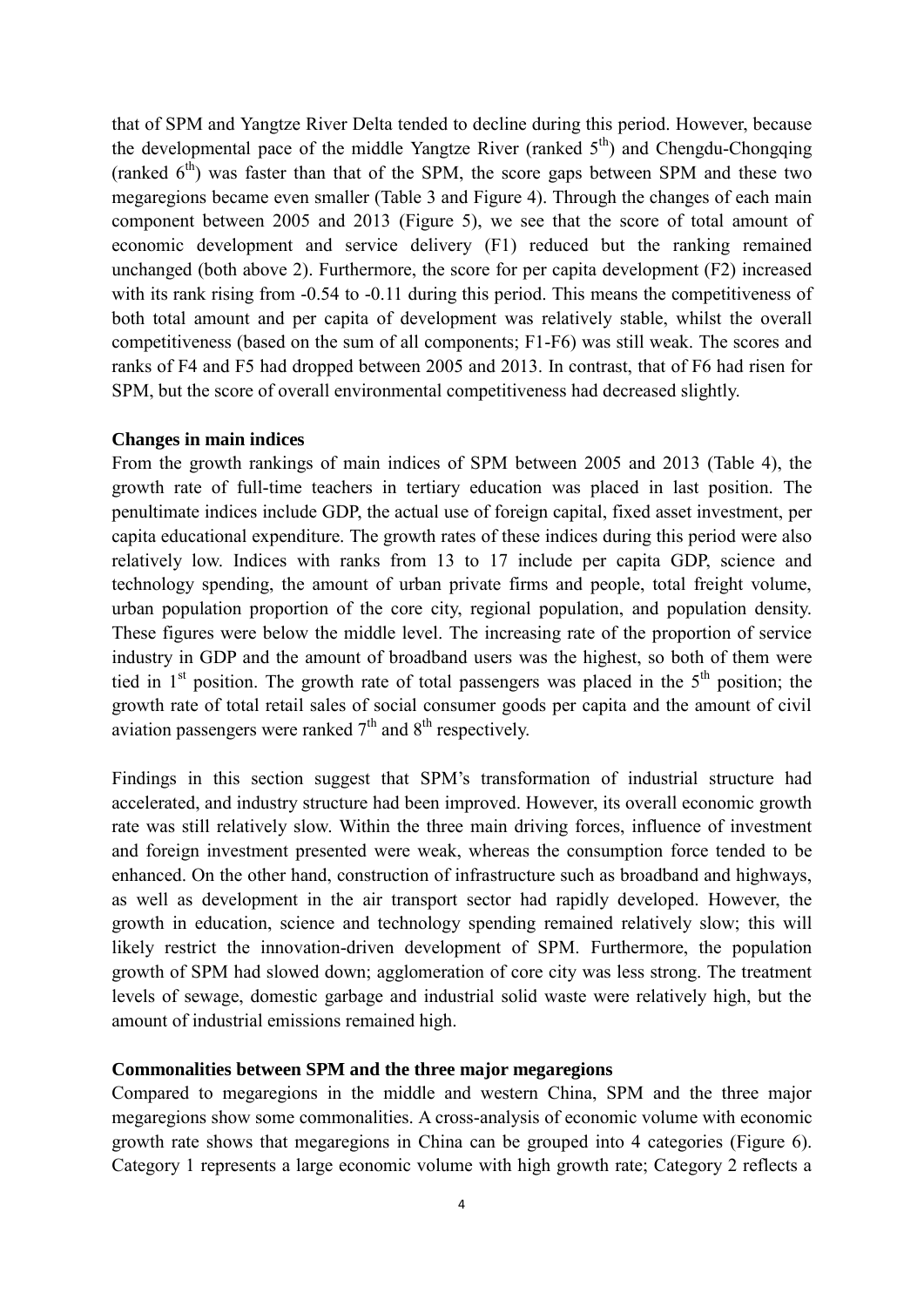large economic volume but low growth rate; Category 3 defines areas where there is a small economic volume but high growth rate; Category 4 reflects a small economic volume with low growth rate. Figure 6 shows that both SPM and the three major megaregions were grouped under Category 2, as having a large economic volume but relatively low growth rate. The reason is largely because that these four megaregions are all located in the eastern coastal areas. As a result of this geographic advantage, they had developed earlier and accumulated sufficient economic volume. Moreover, they also had higher levels of economic and social development, and infrastructure construction. However, the growth pace of the four megaregions had become slower than those in the middle and western China. The growth rates of some other indices were also at or below mediocre level; include GDP, public revenue, fixed assets investment, the actual utilisation of foreign investment, total retail sales of social consumer goods, and education, science and technology expenditures. Our findings suggest that under the new normal circumstance, the future development of SPM should be based on acceleration of economic shift, upgrade of growth pattern by innovation, and improvement of quality and core competency.

#### **Differences between SPM and the three major megaregions**

Compared to the three major megaregions, SPM performed weaker in areas of both overall economic volume and innovative development. In terms of economic development, foreign investment and educational expenditures, both volume and growth rate of SPM were lower than those of the three major megaregions. Moreover, innovative development capacity of SPM remained a large gap after the three major megaregions. For instance, in 2013, GDP of SPM was 4.48 trillion Yuan, while that of Yangtze River Delta, Pearl River Delta and Beijing -Tianjin - Hebei was 13, 5.31 and 6.22 trillion Yuan respectively. From 2005 to 2013, the growth rate of GDP for SPM was 188%, while that of the three major megaregions was 202%, 191% and 198% respectively. Moreover, science and technology expenditures of SPM were 11.10 billion Yuan in 2013, while that of the three major megaregions was 76.73, 25.75 and 36.46 billion Yuan respectively. Educational expenditure for SPM was much lower at 93.70 billion Yuan, compared with that of the three megaregions each at 302.53, 104.68 and 186.83 billion Yuan respectively. Between 2005 and 2013, the growth rate of science and technology expenditure for SPM was 2358% compared with that of the three megaregions each at 2854%, 3188% and 1677%. The growth rate of educational expenditure in the SPM was far below that of the three megaregions; SPM: 336%, Yangtze River Delta: 386%, Pearl River Delta: 466% and Beijing-Tianjin-Hebei: 405%. In addition, the actual utilisation of foreign investment for SPM in 2013 was 12.58 billion US dollars, which was much lower compared to the three major megaregions with Yangtze River Delta, Pearl River Delta and Beijing-Tianjin-Hebei at 71.23, 23.06 and 32.00 billion US dollars respectively. Between 2005 and 2013, growth rate of the actual utilisation of foreign investment for SPM was 25.8%, while that of Yangtze River Delta, Pearl River Delta and Beijing-Tianjin-Hebei was 146%, 103% and 250% respectively.

Another significant difference between SPM and the three major megaregions includes a lack of global accessibility from the core city, and the poorer agglomeration ability of production factors. The primate city of a megaregion plays the role of "knowledge portal" in both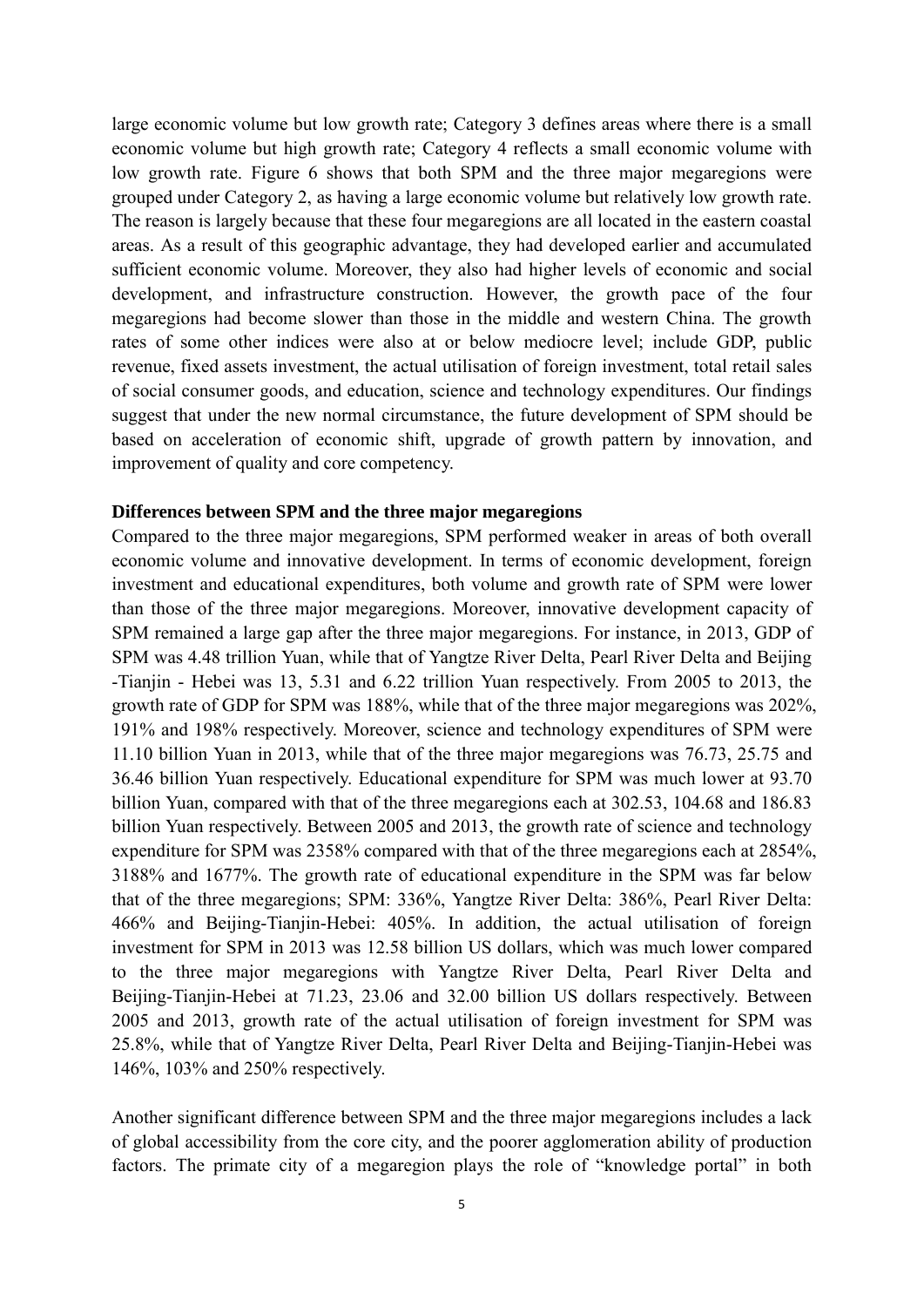external connection to global economic network and internal radiation to its hinterland. The spatial hierarchy of urban associated networks reflects the status and role of the megaregion and its clustered cities [\(Tang & Li, 2014\)](#page-17-9). According to the Globalization and World Cities Research Network (GaWC), a correlation study between 25 Chinese cities and the global city network found that Beijing, Shanghai and Guangzhou (primate cities of the major three megaregions) had the highest correlative degree in mainland China [\(Derudder et al., 2013\)](#page-17-10). The study also showed that Qingdao, as the primate city of SPM, had a lower correlative degree, ranking it in  $12<sup>th</sup>$  position at the national level. The global rank of Qingdao was even farther behind the primate cities of the three major megaregions (Table 5). Research findings from the GaWC suggest that the agglomeration ability of advanced sectors in SPM is still insufficiently strong to drive itself to deeper division in the global industrial chain.

### **5. Conclusion**

Horizontally, the overall competiveness of SPM within the national megaregions ranked stably in 4<sup>th</sup> and was categorised as having a large economic volume but low growth rate in 2013. The overall competitiveness score of SPM remained much lower compared to that of the Yangtze River Delta, Pearl River Delta and Beijing-Tianjin-Hebei megaregions. At the national level, SPM sows a relatively weak (mid-level) ranking for average competitiveness. Construction of infrastructure in SPM was already of higher standard, but its innovative development is still inefficient. From 2005 to 2013, the quality of economic operation had improved at a constant rate annually, but the overall growth pace became slower, in particular when compared to that of megaregions in the middle and western China. In regards to actual utilisation of foreign investment, SPM lacked of motivation. Furthermore, growth of science and innovative development for SPM was also slow. Due to a lack of global accessibility from the core city, and the poorer agglomeration ability of advanced sectors, SPM had limited influence nationally and globally. This would further restrict its overall development.

To adapt to the global trend of new scientific and technological revolution, we suggest that the growth model and development path of SPM needs to be changed from one that is traditional to an innovation-driven, technology-supported, production factor-agglomerated, ecological and sustainable development model. Firstly, the function of the core city in SPM needs to be improved significantly. This would broaden its radiation ability and increase its international competitiveness. Secondly, people-oriented development should be emphasised in a move to improve public services, social security and living environment, and enhance competitiveness of soft environment. Thirdly, a mechanism for developing internal cooperation needs to be established in order to ensure an integrated development of the entire megaregion.

#### **6. Acknowledgement**

Special thanks to Xijing Cong, Qingyu Yang and Yue Yan for their participation in data collection and collation.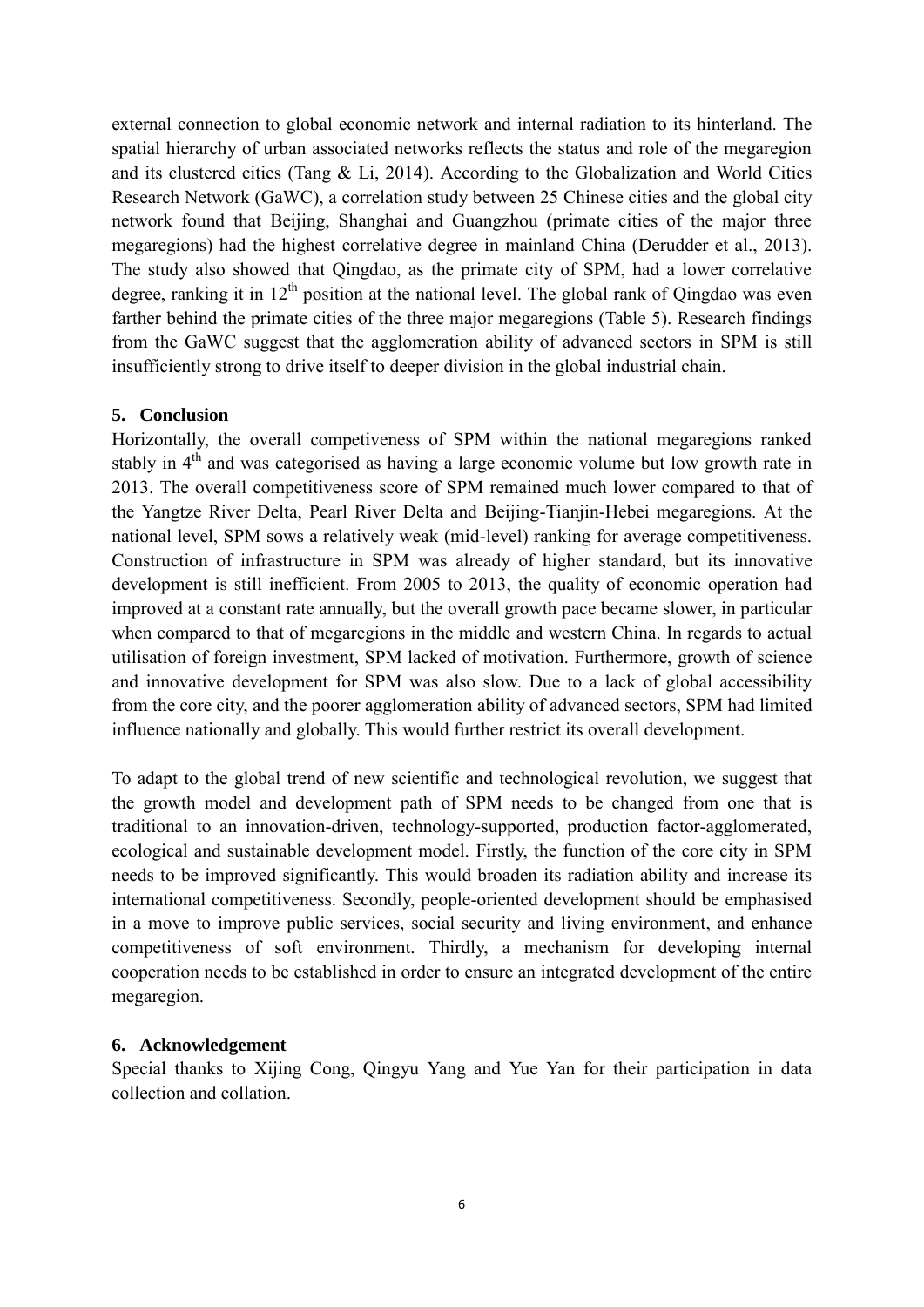

F**igure 1 Location of 20 megaregions in China**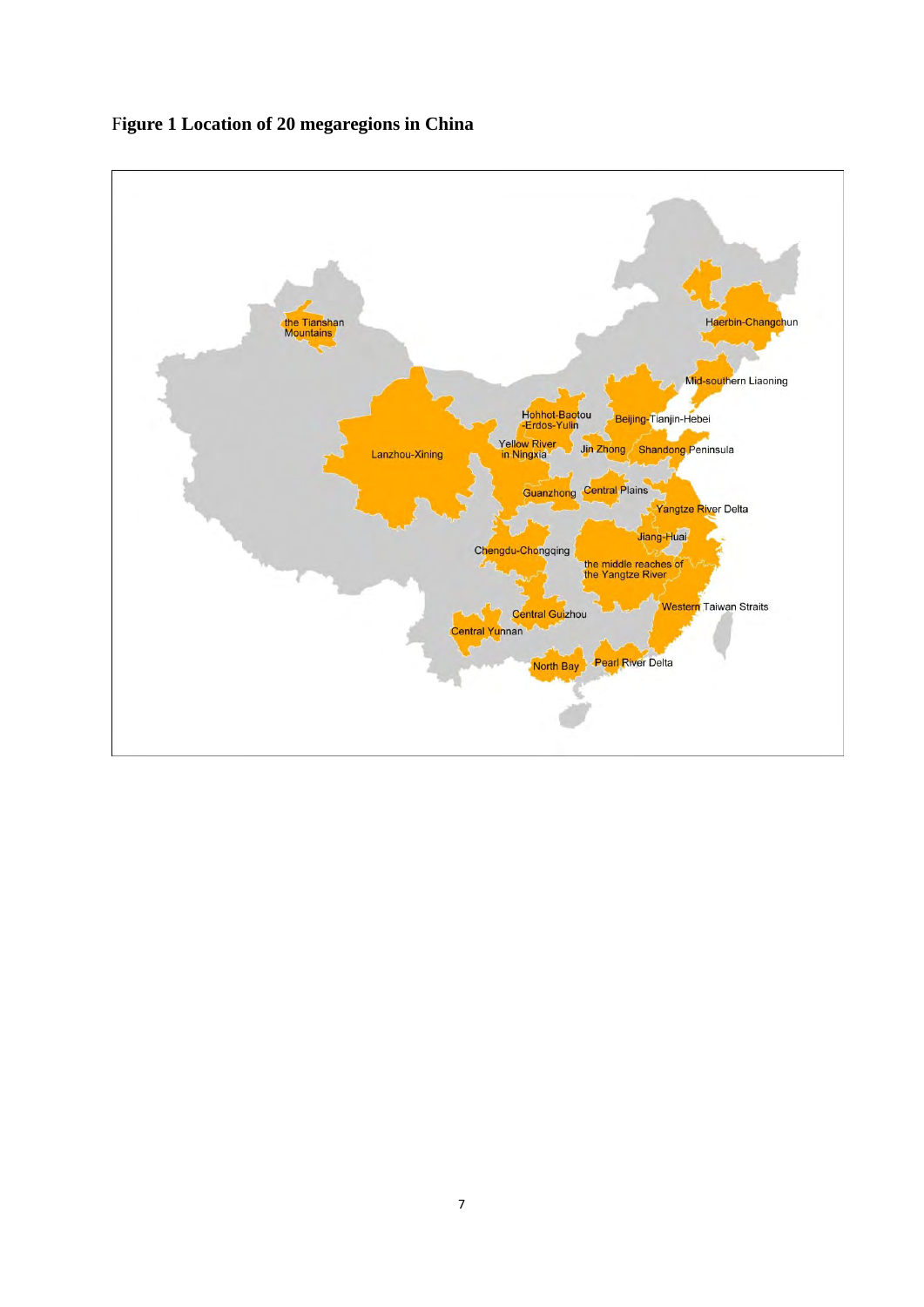

## **Figure 2 Scores of overall competitiveness of megaregions in China**

Higher score denotes more competitiveness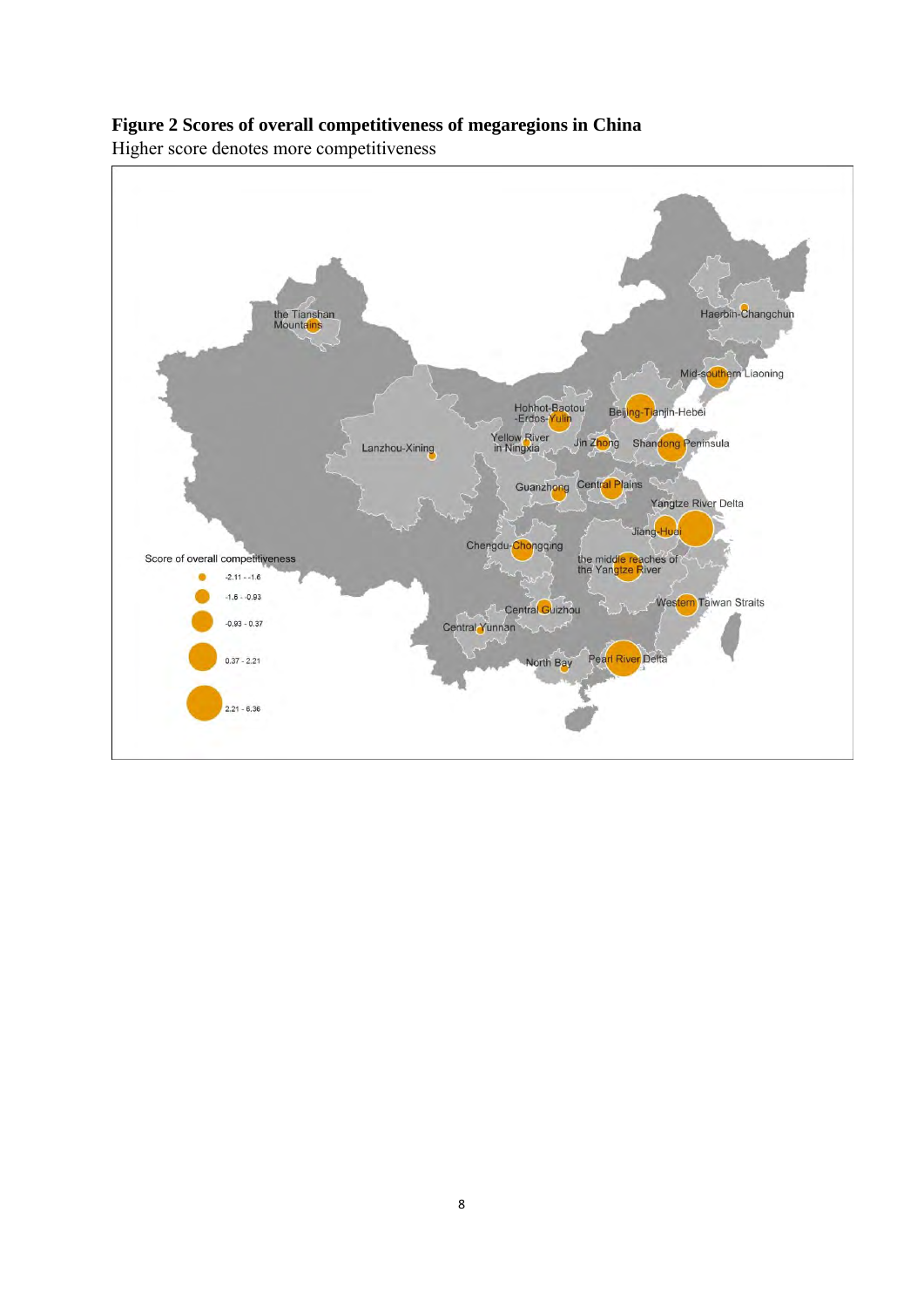#### **Figure 3 Hierarchical clustering o of megaregions**



Dendrogram using Ward Method



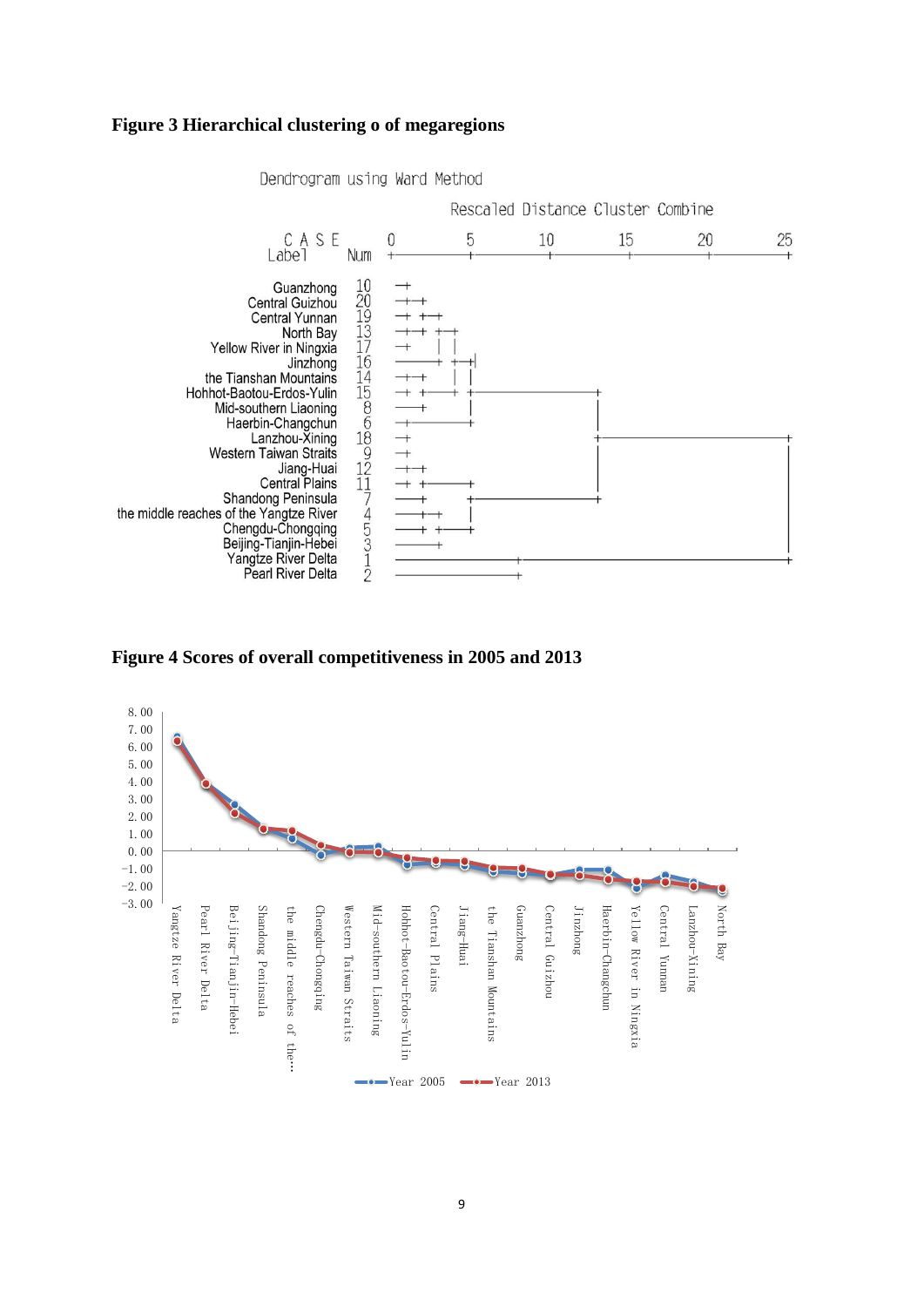

**Figure 5 Scores of main components of SPM in 2005 and 2013**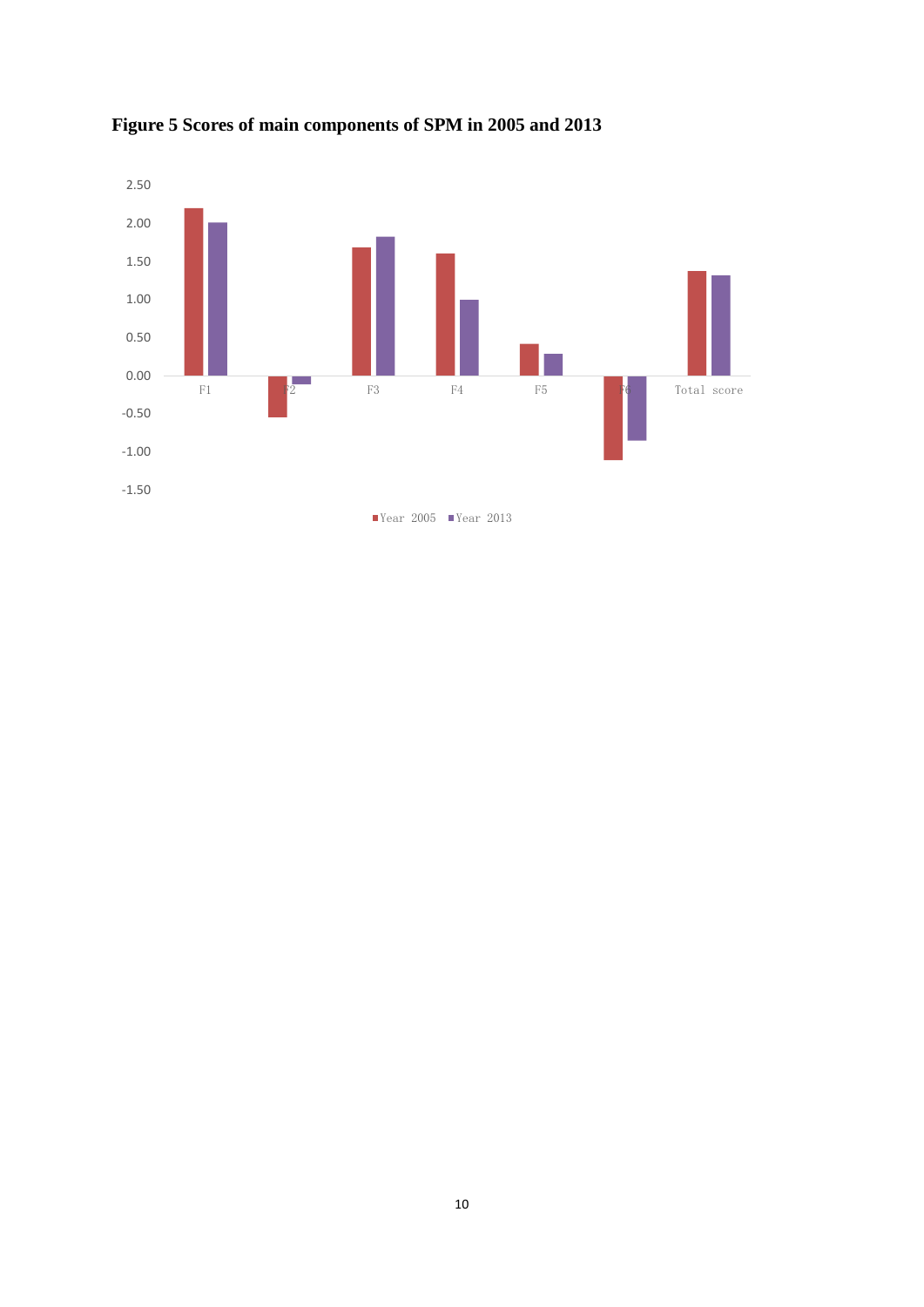**Figure 6 Scatterplot based on the total GDP and its growth in megaregions**



X-axis: GDP represents economic volume

Y-axis: economic growth rate

Megaregions are divided into 4 categories denotes by the 4 quadrants in the scatterplot.

Category 1: large economic volume with high growth rate (top right)

Category 2: large economic volume but low growth rate (bottom right)

Category 3: small economic volume but high growth rate (top left)

Category 4: small economic volume with low growth rate (bottom left)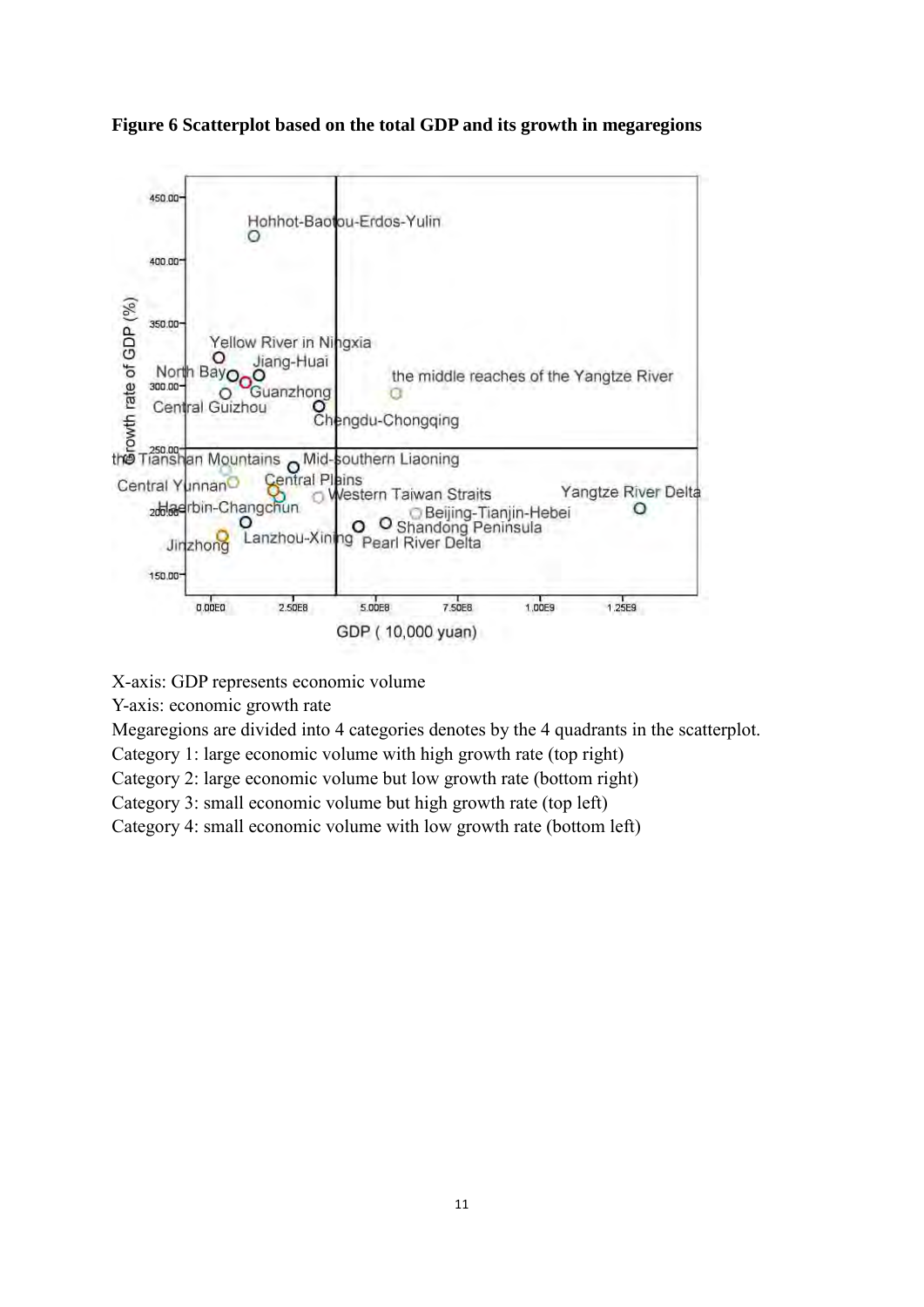| Goal                       | System layer                       | Control layer                 | Index layer                                                        | Unit              | Index<br>property |
|----------------------------|------------------------------------|-------------------------------|--------------------------------------------------------------------|-------------------|-------------------|
|                            |                                    | Economic<br>scale             | <b>GDP</b>                                                         | 10,000 yuan       | Positive          |
|                            |                                    | Economic                      | The proportion of service<br>industry in GDP                       | $\frac{0}{0}$     | Positive          |
|                            |                                    | structure                     | The proportion of<br>employed people in<br>non-agriculture sectors | $\frac{0}{0}$     | Positive          |
|                            |                                    | Economic                      | Per capita GDP                                                     | 10,000 yuan       | Positive          |
|                            |                                    | efficiency                    | Per capita public revenue                                          | $\frac{0}{0}$     | Positive          |
|                            | Economic<br>competitiveness        |                               | The actual use of foreign<br>investment                            | 10,000 US dollars | Positive          |
|                            |                                    |                               | Fixed asset investment                                             | 10,000 yuan       | Positive          |
|                            |                                    | Economic<br>vitality          | Number of registered urban<br>unemployed people                    | people            | Negative          |
|                            |                                    |                               | Private owners and<br>self-employed people                         | people            | Positive          |
| Overall<br>competitiveness |                                    |                               | Per capita retail sales of<br>social consumer goods                | 10,000 yuan       | Positive          |
|                            |                                    |                               | Average wage                                                       | yuan              | Positive          |
|                            | Innovative<br>competitiveness      | Educational<br>Development    | Number of full-time                                                |                   |                   |
|                            |                                    |                               | teachers in tertiary<br>education                                  | people            | Positive          |
|                            |                                    |                               | Per capita education<br>spending                                   | yuan/person       | Positive          |
|                            |                                    | Technological<br>development  | Science and technology<br>spending                                 | 10,000 yuan       | Positive          |
|                            | Infrastructural<br>competitiveness |                               | Total passengers                                                   | 10,000 people     | Positive          |
|                            |                                    | Transport<br>infrastructure   | Civil aviation passengers                                          | 10,000 people     | Positive          |
|                            |                                    |                               | Total freight                                                      | 10,000 tons       | Positive          |
|                            |                                    |                               | Urban roads area at<br>year-end                                    | $m^2$ /person     | Positive          |
|                            |                                    | Information<br>Infrastructure | Internet broadband access<br>users                                 | $10,000$ users    | Positive          |
|                            | Environmental<br>competitiveness   | Polluting                     | Industrial sulfur dioxide<br>emissions                             | kg/10,000 yuan    | Negative          |
|                            |                                    | emission                      | Industrial smoke (powder)<br>dust emissions                        | $kg/10,000$ yuan  | Negative          |
|                            |                                    | Environmental<br>management   | Utilization of general<br>$\frac{0}{0}$<br>industrial solid waste  |                   | Positive          |

# **Table 1 Evaluation index system for megaregional competitiveness**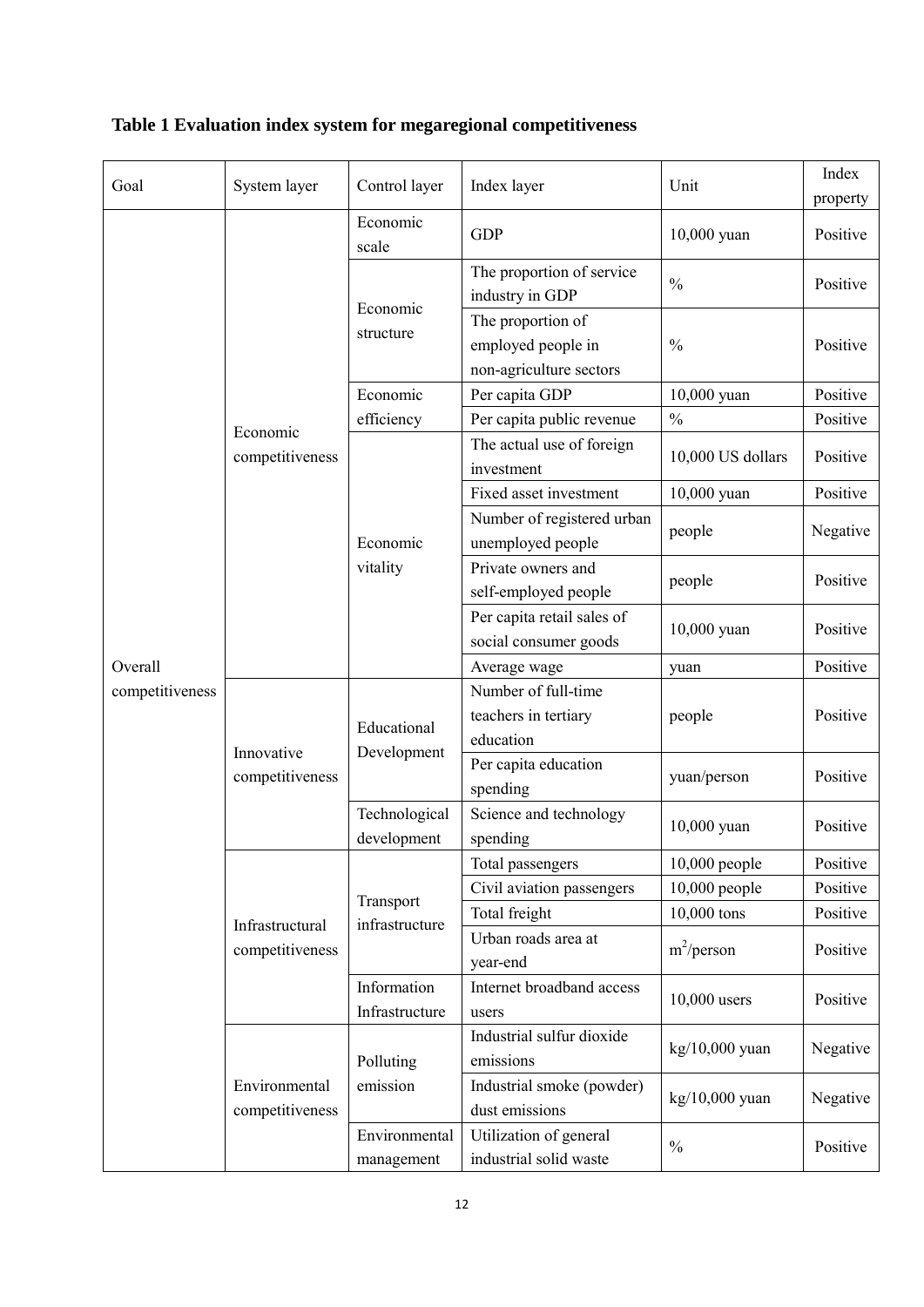|                               |                       | Centralized treatment rate<br>of sewage treatment plant | $\frac{0}{0}$          | Positive |
|-------------------------------|-----------------------|---------------------------------------------------------|------------------------|----------|
|                               |                       | Harmless treatment rate of<br>domestic garbage          | $\%$                   | Positive |
| Structural<br>competitiveness | Urban                 | Urban distribution density                              | $number/10,000km^2$    | Positive |
|                               | compactness           | Population density                                      | person/km <sup>2</sup> | Positive |
|                               | Regional<br>structure | Proportion of population in<br>the primate city         | $\%$                   | Positive |
|                               |                       | Regional population                                     | $10,000$ people        | Positive |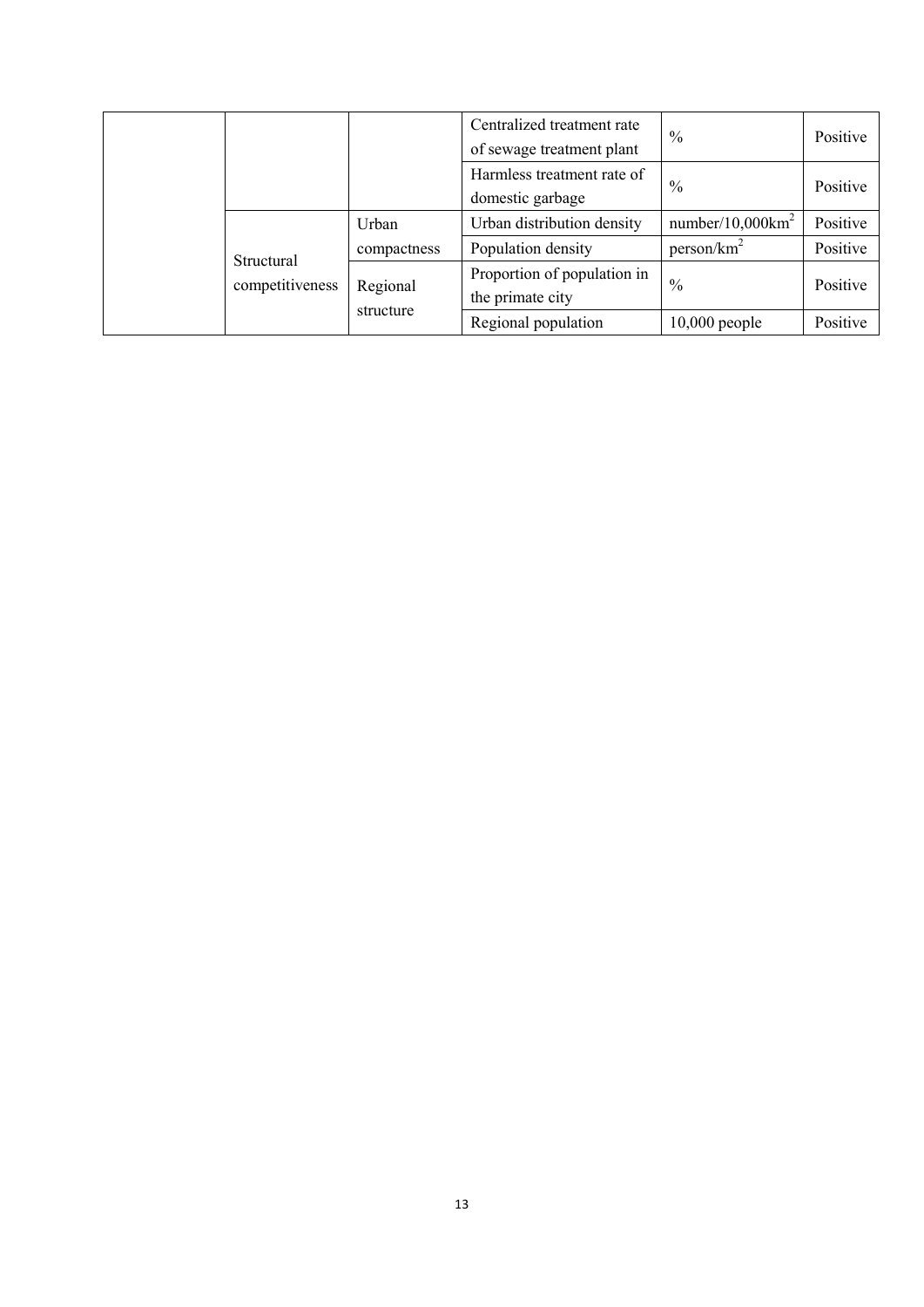## **Table 2 Competitiveness scores of megaregions in 2013 by principal components analysis**

|                           |                  |                             |                    |              |         |         |         | Order          |
|---------------------------|------------------|-----------------------------|--------------------|--------------|---------|---------|---------|----------------|
|                           | Compo<br>nent F1 | Compo<br>nent <sub>F2</sub> | Compo              | Compo        | Compo   | Compo   | Total   | of             |
| Megaregions               |                  |                             | nent <sub>F3</sub> | nent F4      | nent F5 | nent F6 | score   | overall        |
|                           |                  |                             |                    |              |         |         |         | competi        |
|                           |                  |                             |                    |              |         |         |         | tiveness       |
| Yangtze River Delta       | 11.66            | $-0.92$                     | $-0.93$            | $-0.43$      | 1.02    | 2.03    | 6.36    | $\mathbf{1}$   |
| Pearl River Delta         | 4.91             | 5.69                        | 0.88               | 1.44         | $-1.85$ | 0.09    | 3.92    | $\overline{2}$ |
| Beijing-Tianjin-Hebei     | 4.39             | 0.29                        | $-0.49$            | $-2.58$      | $-0.09$ | $-1.5$  | 2.21    | $\overline{3}$ |
| Shandong Peninsula        | 2.02             | $-0.11$                     | 1.83               | $\mathbf{1}$ | 0.29    | $-0.85$ | 1.32    | $\overline{4}$ |
| the middle reaches of the |                  |                             |                    |              |         |         |         | 5              |
| Yangtze River             | 3.23             | $-3.31$                     | 0.13               | 0.41         | 1.03    | $-2.21$ | 1.18    |                |
| Chengdu-Chongqing         | 1.33             | $-1.81$                     | $-0.19$            | $-0.19$      | $-0.37$ | 0.42    | 0.37    | 6              |
| <b>Central Plains</b>     | 0.16             | $-0.98$                     | 0.05               | 0.61         | $-0.5$  | 0.83    | $-0.03$ | $\overline{7}$ |
| Western Taiwan Straits    | $-0.32$          | 0.81                        | $-1.13$            | 1.21         | 0.27    | $-1.04$ | $-0.07$ | 8              |
| Jiang-Huai                | $-1.57$          | 3.61                        | $-2.49$            | 0.7          | 0.72    | $-0.95$ | $-0.38$ | 9              |
| Mid-southern Liaoning     | $-0.78$          | $-1.66$                     | 3.29               | 0.19         | $-0.94$ | $-0.97$ | $-0.53$ | 10             |
| Jinzhong                  | $-0.91$          | $-1.4$                      | 1.46               | 1.07         | $-0.39$ | 0.31    | $-0.57$ | 11             |
| Guanzhong                 | $-2.74$          | 2.57                        | $-0.14$            | 1.05         | 1.01    | 0.06    | $-0.93$ | 12             |
| Hohhot-Baotou-Erdos-Y     |                  |                             | 1.16               |              | 0.78    | 0.39    |         | 13             |
| ulin                      | $-1.97$          | $-0.19$                     |                    | $-0.04$      |         |         | $-0.98$ |                |
| Central Guizhou           | $-2.69$          | 0.28                        | 1.36               | $-0.62$      | 0.47    | 1.06    | $-1.31$ | 14             |
| the Tianshan Mountains    | $-2.8$           | 2.37                        | 0.89               | $-4.34$      | $-0.45$ | 0.18    | $-1.38$ | 15             |
| along the Yellow River    |                  |                             |                    |              |         |         |         |                |
| in Ningxia                | $-1.61$          | $-1.78$                     | $-2.36$            | $-0.35$      | $-2.48$ | $-0.28$ | $-1.6$  | 16             |
| Haerbin-Changchun         | $-3.37$          | 0.21                        | $\theta$           | 0.99         | 0.49    | 0.74    | $-1.72$ | 17             |
| North Bay                 | $-3.3$           | 0.12                        | $-0.2$             | $-0.57$      | 2.34    | 0.36    | $-1.75$ | 18             |
| Central Yunnan            | $-2.48$          | $-1.9$                      | $-2.65$            | $-0.09$      | $-0.28$ | $-0.05$ | $-2$    | 19             |
| Lanzhou-Xining            | $-3.15$          | $-1.88$                     | $-0.46$            | 0.53         | $-1.07$ | 1.36    | $-2.11$ | 20             |

#### **Legend**

- F1: total amount of economic development and service delivery
- F2: per capita level of economic and social development
- F3: density distribution of urban areas
- F4: amount of industrial smoke dust (powder) emissions
- F5: rate of domestic garbage disposal harmlessness
- F6: amount of industrial Sulphur Dioxide emissions.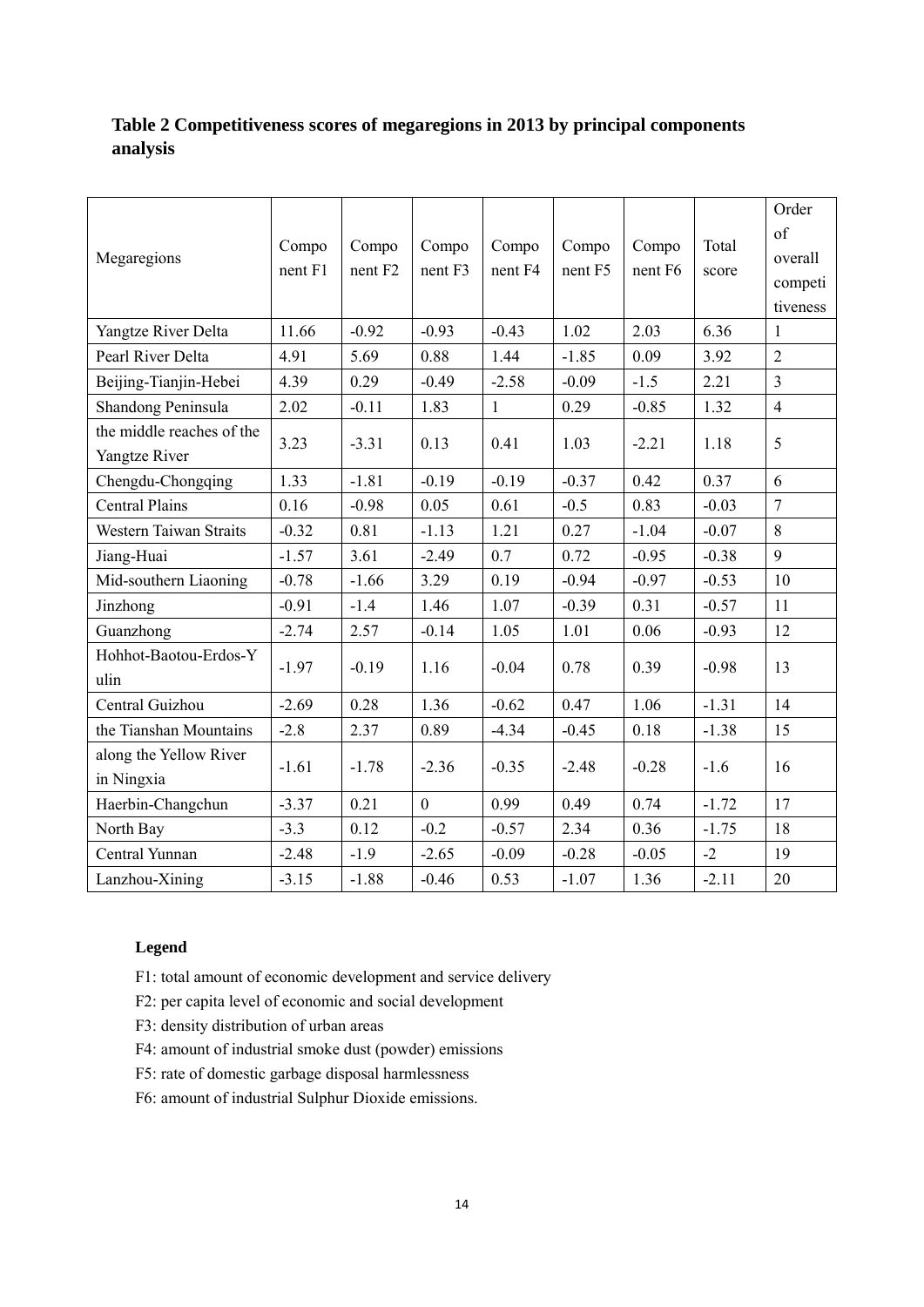## **Table 3 Competitiveness scores of megaregions in 2005 by principal components analysis**

| Megaregions                                    | Compo<br>nent F1 | Compo<br>nent <sub>F2</sub> | Compo<br>nent F3 | Compo<br>nent F4 | Compo<br>nent F5 | Compo<br>nent F6 | Total<br>score | Order<br>of<br>overall<br>competi<br>tiveness |
|------------------------------------------------|------------------|-----------------------------|------------------|------------------|------------------|------------------|----------------|-----------------------------------------------|
| Yangtze River Delta                            | 12.22            | $-0.58$                     | $-0.45$          | $-0.88$          | 0.69             | $-0.32$          | 6.64           | $\mathbf{1}$                                  |
| Pearl River Delta                              | 5.09             | 5.28                        | 0.10             | 2.05             | $-2.10$          | 0.97             | 3.94           | $\overline{2}$                                |
| Beijing-Tianjin-Heb<br>ei                      | 4.85             | 0.79                        | $-0.70$          | $-1.42$          | 0.46             | $-0.38$          | 2.70           | $\overline{3}$                                |
| Shandong Peninsula                             | 2.21             | $-0.54$                     | 1.69             | 1.61             | 0.42             | $-1.10$          | 1.38           | $\overline{4}$                                |
| Middle Yangtze<br>River                        | 2.57             | $-2.93$                     | $-0.46$          | $-1.18$          | $-0.01$          | $-0.89$          | 0.72           | 5                                             |
| Chengdu-Chongqin<br>g                          | 0.17             | 1.13                        | $-0.29$          | 0.55             | $-0.63$          | $-0.40$          | 0.28           | 6                                             |
| <b>Central Plains</b>                          | 0.33             | $-0.44$                     | 0.11             | 0.82             | 0.05             | 0.79             | 0.21           | $\overline{7}$                                |
| Western Taiwan<br><b>Straits</b>               | 0.61             | $-2.04$                     | 0.15             | $-1.76$          | $-0.24$          | $-0.35$          | $-0.19$        | 8                                             |
| Jiang-Huai                                     | $-1.13$          | $-1.45$                     | 2.76             | 0.65             | $-0.32$          | $-0.67$          | $-0.65$        | 9                                             |
| Mid-southern<br>Liaoning                       | $-2.05$          | 2.88                        | $-1.59$          | $-0.53$          | 1.10             | $-0.98$          | $-0.77$        | 10                                            |
| Jinzhong                                       | $-1.40$          | $-1.21$                     | 1.23             | 1.15             | $-0.21$          | 0.86             | $-0.79$        | 11                                            |
| Guanzhong                                      | $-1.33$          | $-0.99$                     | $-1.52$          | 0.33             | $-0.41$          | $-0.02$          | $-1.06$        | 12                                            |
| Hohhot-Baotou-Erd<br>os-Yulin                  | $-2.65$          | 2.19                        | 1.06             | $-1.50$          | 0.56             | $-0.01$          | $-1.06$        | 13                                            |
| Central Guizhou                                | $-2.73$          | 1.33                        | 0.85             | 0.85             | 0.00             | $-0.72$          | $-1.17$        | 14                                            |
| The Tianshan<br>Mountains                      | $-2.31$          | $-0.43$                     | 0.42             | $-0.44$          | 1.55             | 0.42             | $-1.27$        | 15                                            |
| Region along the<br>Yellow River in<br>Ningxia | $-2.88$          | 0.79                        | 0.39             | $-0.24$          | 1.38             | 0.26             | $-1.37$        | 16                                            |
| Haerbin-Changchun                              | $-2.84$          | $-0.09$                     | 0.79             | 0.69             | 1.70             | 0.81             | $-1.37$        | 17                                            |
| North Bay                                      | $-2.32$          | $-1.13$                     | $-2.19$          | $-0.46$          | $-0.22$          | $-0.05$          | $-1.75$        | 18                                            |
| Central Yunnan                                 | $-3.38$          | $-0.55$                     | $-1.40$          | 0.41             | $-1.29$          | 0.81             | $-2.12$        | 19                                            |
| Lanzhou-Xining                                 | $-3.04$          | $-1.99$                     | $-0.94$          | $-0.68$          | $-2.47$          | 0.95             | $-2.29$        | 20                                            |

Refer to table 2 for table legend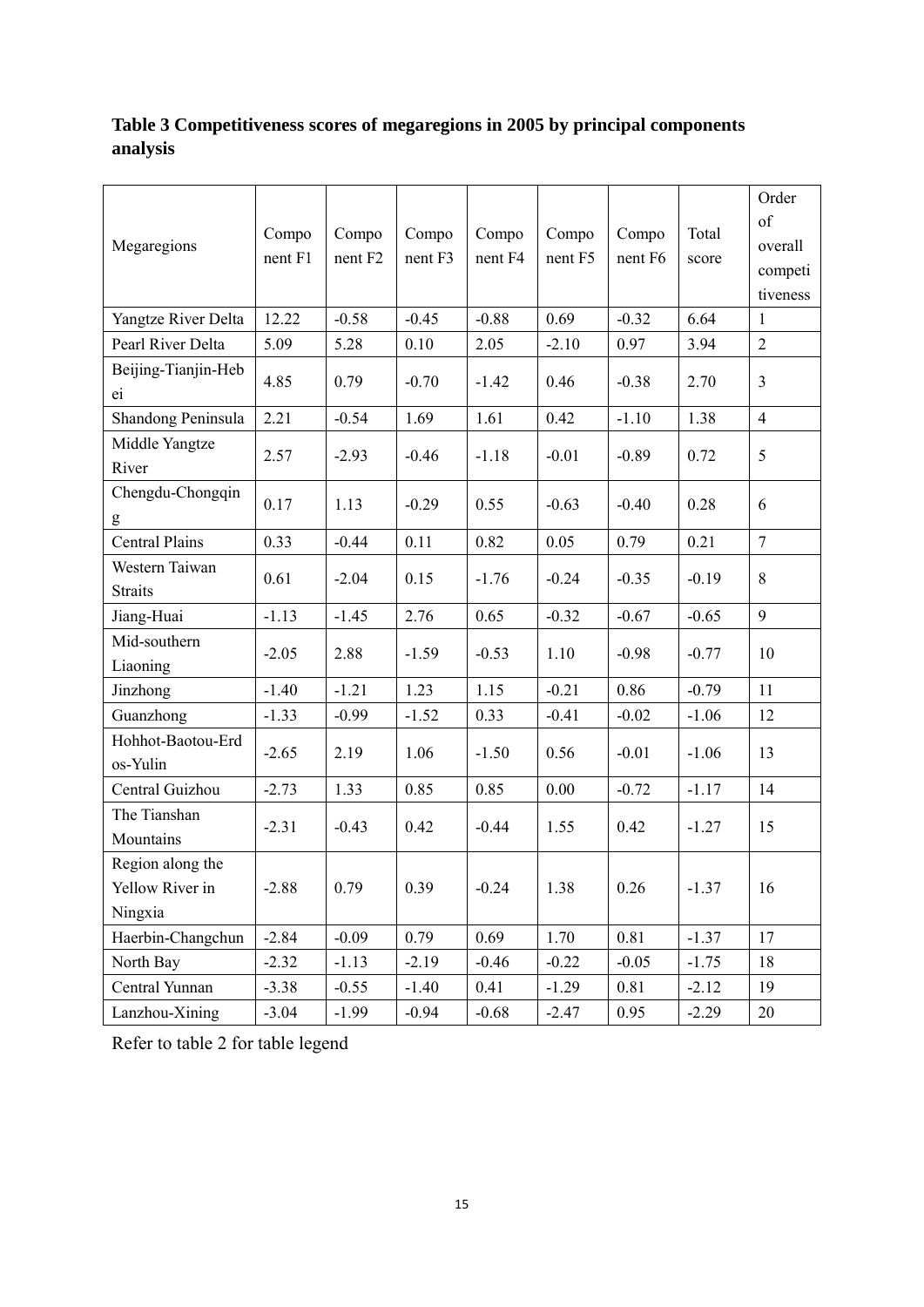## **Table 4 Growth rankings of main indices for SPM between 2005 and 2013**

| Category                  | Growth ranking of indices                                              |  |  |  |
|---------------------------|------------------------------------------------------------------------|--|--|--|
|                           | $GDP(19)$ , Per capita $GDP(17)$ , The proportion of service industry  |  |  |  |
|                           | in GDP $(1)$ , Per capita public revenue $(15)$ , The actual use of    |  |  |  |
|                           | foreign investment (19), Fixed asset investment (19), Total retail     |  |  |  |
| Economy and society       | sales of social consumer goods (11), Per capita retail sales of social |  |  |  |
|                           | consumer goods (7), Average wage(13), Private owners and               |  |  |  |
|                           | self-employed people (13)                                              |  |  |  |
|                           | Total passengers (5), Civil aviation passengers (8), Total freight     |  |  |  |
| Infrastructure            | $(15)$ , Per capita urban roads area at year-end $(11)$ , Internet     |  |  |  |
|                           | broadband access users (1)                                             |  |  |  |
|                           | Educational expenditure (19), Per capita educational expenditure       |  |  |  |
| Innovative development    | (19), Science and technology expenditure (14), Number of full-time     |  |  |  |
|                           | teachers in tertiary education (20)                                    |  |  |  |
|                           | Industrial sulphur dioxide emission (13), Industrial smoke (powder)    |  |  |  |
| Resources and environment | dust emission (10), Utilization of general industrial solid waste      |  |  |  |
|                           | (15), Centralized treatment rate of sewage treatment plant (15),       |  |  |  |
|                           | Harmless treatment rate of domestic garbage (14)                       |  |  |  |
|                           | Population density $(17)$ , Proportion of population in the primate    |  |  |  |
| Megaregional structure    | city (16), Regional population (13), Regional population at            |  |  |  |
|                           | year-end $(17)$                                                        |  |  |  |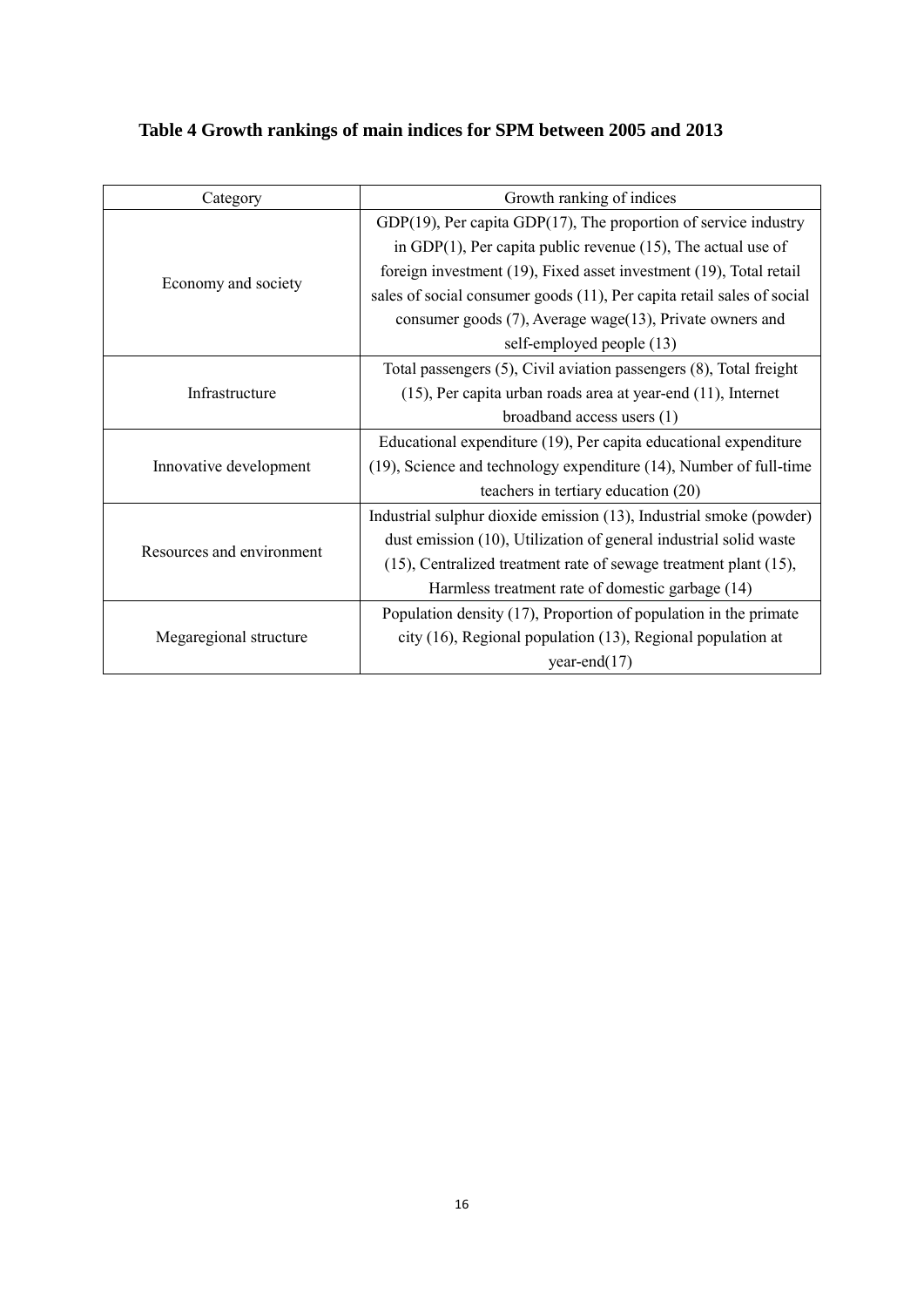## **Table 5 Correlation between Chinese major cities and global city network** [\(Derudder et](#page-17-10)  [al., 2013\)](#page-17-10)

| City              | Global rank | National rank   | Correlation degree (%) |
|-------------------|-------------|-----------------|------------------------|
| Hong Kong         | 3           |                 | 73.0                   |
| Shanghai          | 7           | $\overline{c}$  | 62.7                   |
| Beijing           | 12          | $\overline{3}$  | 58.4                   |
| Taipei (Taiwan)   | 43          | $\overline{4}$  | 41.7                   |
| Guangzhou         | 67          | 5               | 34.1                   |
| Shenzhen          | 106         | 6               | 25.8                   |
| Tianjin           | 188         | $\overline{7}$  | 16.8                   |
| Gaoxiong (Taiwan) | 223         | 8               | 143                    |
| Nanjing           | 245         | 9               | 13.5                   |
| Chengdu           | 252         | 10              | 13.1                   |
| Hangzhou          | 262         | 11              | 12.5                   |
| Qingdao           | 267         | 12              | 12.3                   |
| Dalian            | 275         | 13              | 12.0                   |
| Macao             | 291         | 14              | 10.9                   |
| Chongqing         | 319         | 15              | 8.9                    |
| Xi'an             | 323         | 16              | 8.7                    |
| Suzhou            | 325         | 17              | 8.6                    |
| Wuhan             | 337         | 18              | 8.0                    |
| Xiamen            | 346         | 19              | 7.5                    |
| Ningbo            | 348         | 20              | 7.5                    |
| Shenyang          | 356         | $\overline{21}$ | 7.2                    |
| Fuzhou            | 359         | 22              | 7.1                    |
| Xinzhu(Taiwan)    | 361         | 23              | 7.1                    |
| Taiyuan           | 367         | 24              | 6.7                    |
| Kunming           | 401         | 25              | 5.1                    |